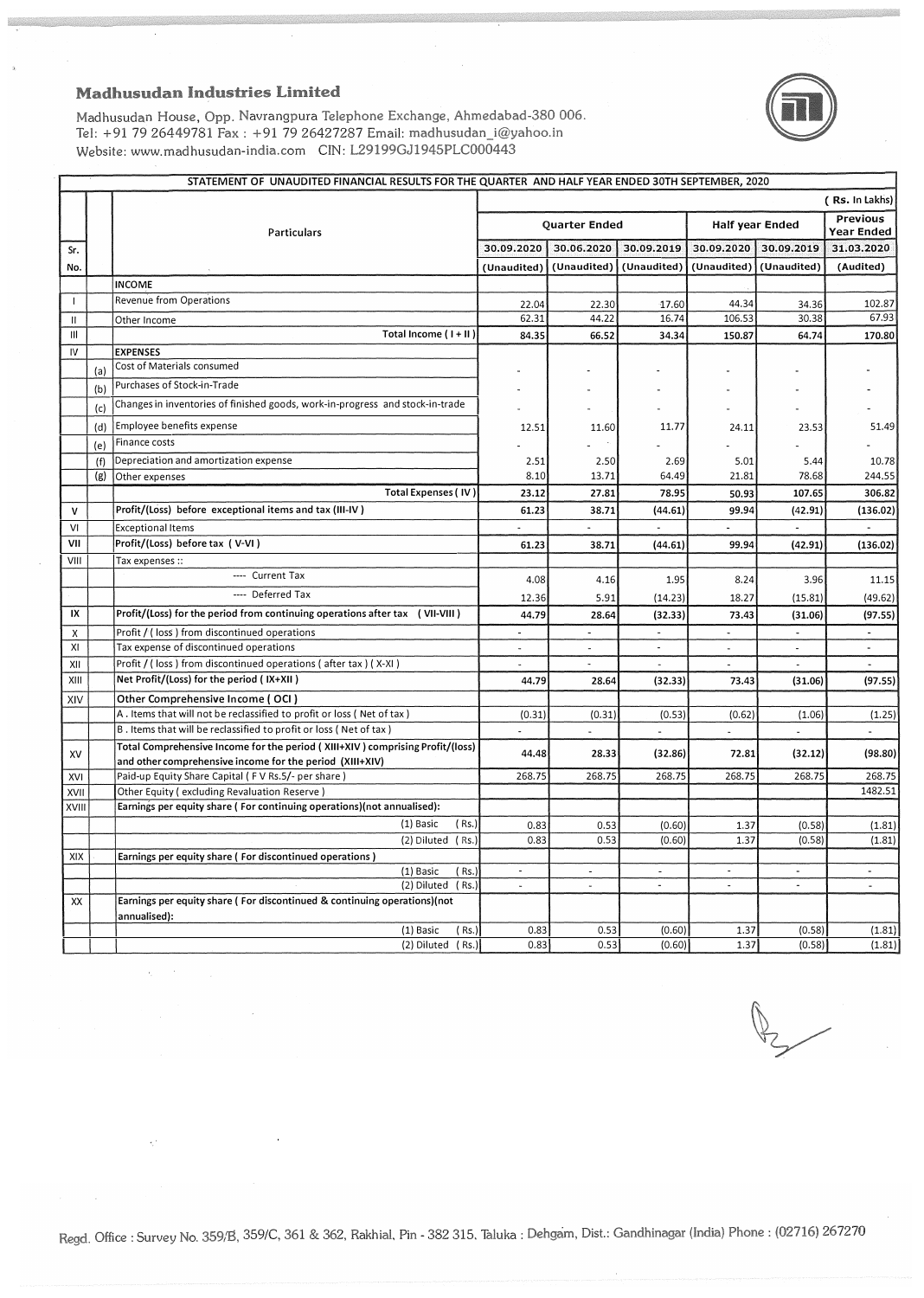#### MADHUSUDAN INDUSTRIES LIMITED

#### Notes:

- 1. The above unaudited financial results for the quarter and half year ended  $30<sup>th</sup>$  September, 2020 have been reviewed by the Audit Committee and then approved by the Board of Directors at their respective meetings held on  $12<sup>th</sup>$  November, 2020.
- 2. The above standalone unaudited financial results have been prepared in compliance with the recognition and measurement principles of the Companies (Indian Accounting Standards) Rules, 2015 (Ind AS), as amended from time to time, prescribed under section 133 of the Companies Act, 2013 and other recognised accounting practices and policies to the extent applicable.
- 3. The Management has evaluated the possible effects that may result from the pendemic relating to COVID-19 in the preparation of these financial results including the recoverability of carrying amounts of financial and non financial assets and based on its review and current indicators of future economic conditions, there is no significant impact on its financial results. In developing the assumptions relating to the possible future uncertainties in the global economic conditions because of  $\text{COVID} - 19$ , the Company has, at the date of approval of these financial results, used internal and external sources of information on the future performance of the Company. The impact of COVID -19 on the Company's financial results may differ from that estimated as at the date of approval of these financial results.
- 4. The Statutory Auditors of the Company have carried out a "Limited Review" of the unaudited financial results for the Quarter and half year ended  $30<sup>th</sup>$  September, 2020 and have expressed an unqualified review report on these financial results.
- 4. The Company's operation comprises predominantly of business segment-Income from Lease of Property.
- 5. Figures of the previous periods have been regrouped/ reclassified / restated wherever consider necessary.

By Order of the Board of Directors For, Madhusudan Industries limited

 $\mathcal{Q}$ 

Rajesh B. Shah Director (DIN:00607602)

Date: 12.11.2020 Place: Ahmedabad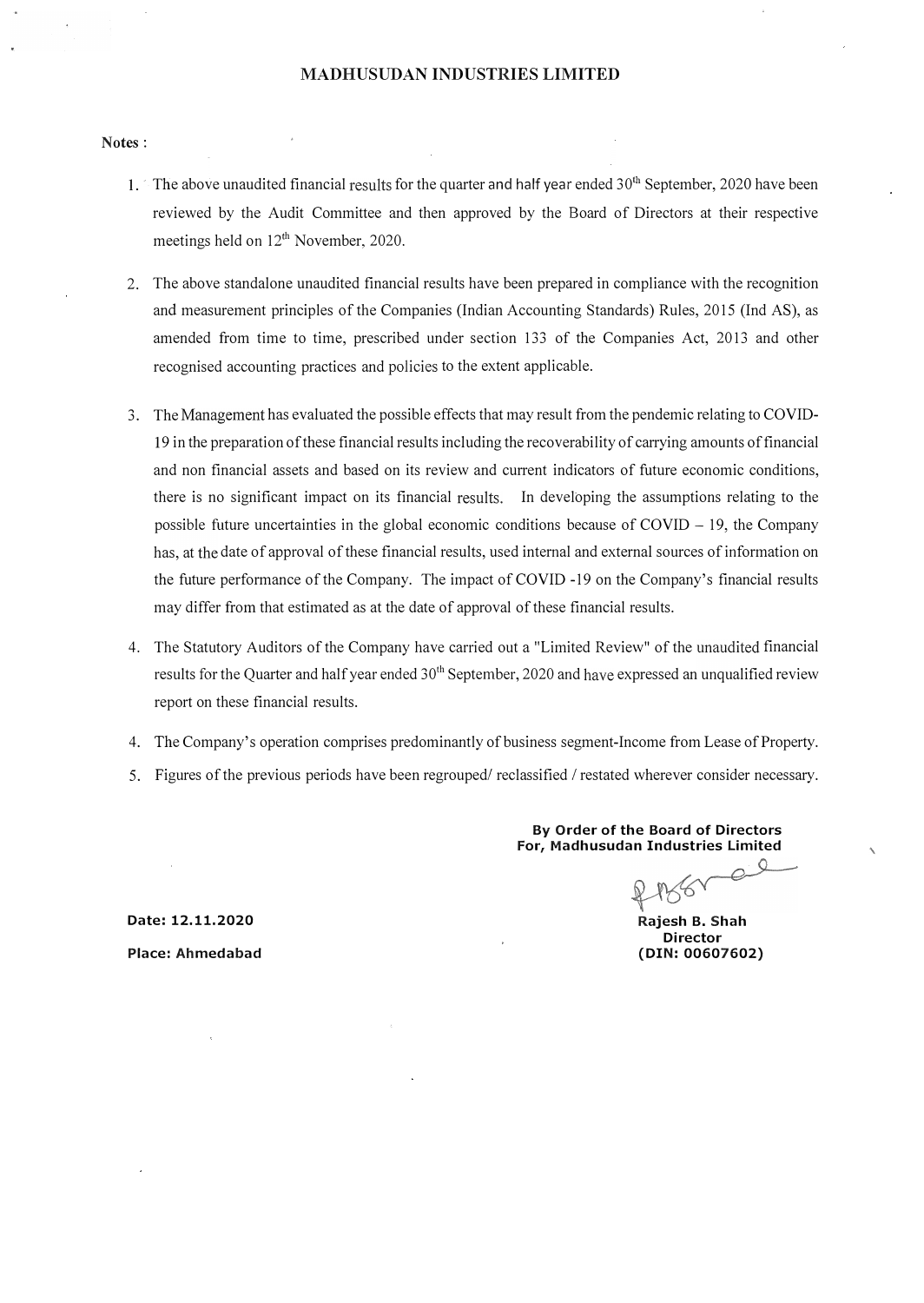# SHAILESH SHAH & ASSOCIATES

Chartered Accountants



2, Nilima Park, Next to Rasranjan, Near Vijay Cross Road, University Road, Ahmedabad 380 009, Gujarat, India. Phone: 079-27912567 (O) 27912566 (R) / (O) e-mail : shaileshashah@gmail.com

SHAILESH A. SHAH F.C.A., DISA (ICAI)

> Independent Auditor's Limited Review Report on Unaudited Quarterly and Half yearly Financial Results of the Madhusudan Industries Limited under Regulation 33 of the SEBI (Listing Obligations and Disclosure Requirements) Regulations, 2015

THE BOARD OF DIRECTORS. MADHUSUDAN INDUSTRIES LIMITED

We have reviewed the accompanying statement of unaudited financial results ("the Statement") of MADHUSUDAN INDUSTRIES LIMITED ("the Company") for the quarter and half year ended 30th September, 2020 attached herewith, being submitted by the Company pursuant to the requirements of Regulation 33 of the SEBI (Listing Obligation and Disclosure Requirements) Regulations, 2015 ('Listing Regulations'), as amended.

This statement, which is the responsibility of the Company's management and has been approved by the Boar� of Directors, has been prepared in accordance with the recognition and measurement principles laid down in Indian Accounting Standard 34 "Interim Financial Reporting" ("Ind AS 34"), prescribed under section 133 of the Companies Act, 2013, and other accounting principles generally accepted in India and in compliance with Regulation33 of the Listing Regulations. Our responsibility is to issue a report on the Statement based on our review.

We conducted our review in accordance with the Standard on Review Engagement (SRE) 2410, "Review of interim Financial Information Performed by the Independent Auditor of the Entity" issued<br>by the Institute of Chartered Accountants of India ("ICAI"). This standard requires that we plan and perform fhe review to obtain moderate assurance as to whether the Statement is free of material misstatement. A review is limited primarily to inquiries of Company personnel and analytical procedures applied to financial data and thus provides less assurance than an audit. We have not performed an audit and accordingly, we do not express an audit opinion.

Based on our review conducted as above, nothing has come to our attention that causes us to believe that the accompanying statement of unaudited financial results, prepared in accordance with the applicable Indian Accounting Standards and other recognized accounting practices and policies, �as not disclosed the information required to be disclosed in terms of Regulation 33 of the SEBI (Listing Obligations and Disclosure Requirements) Regulations, 2015, as amended, including the manner in which it is to be disclosed, or that it contains any material misstatement.

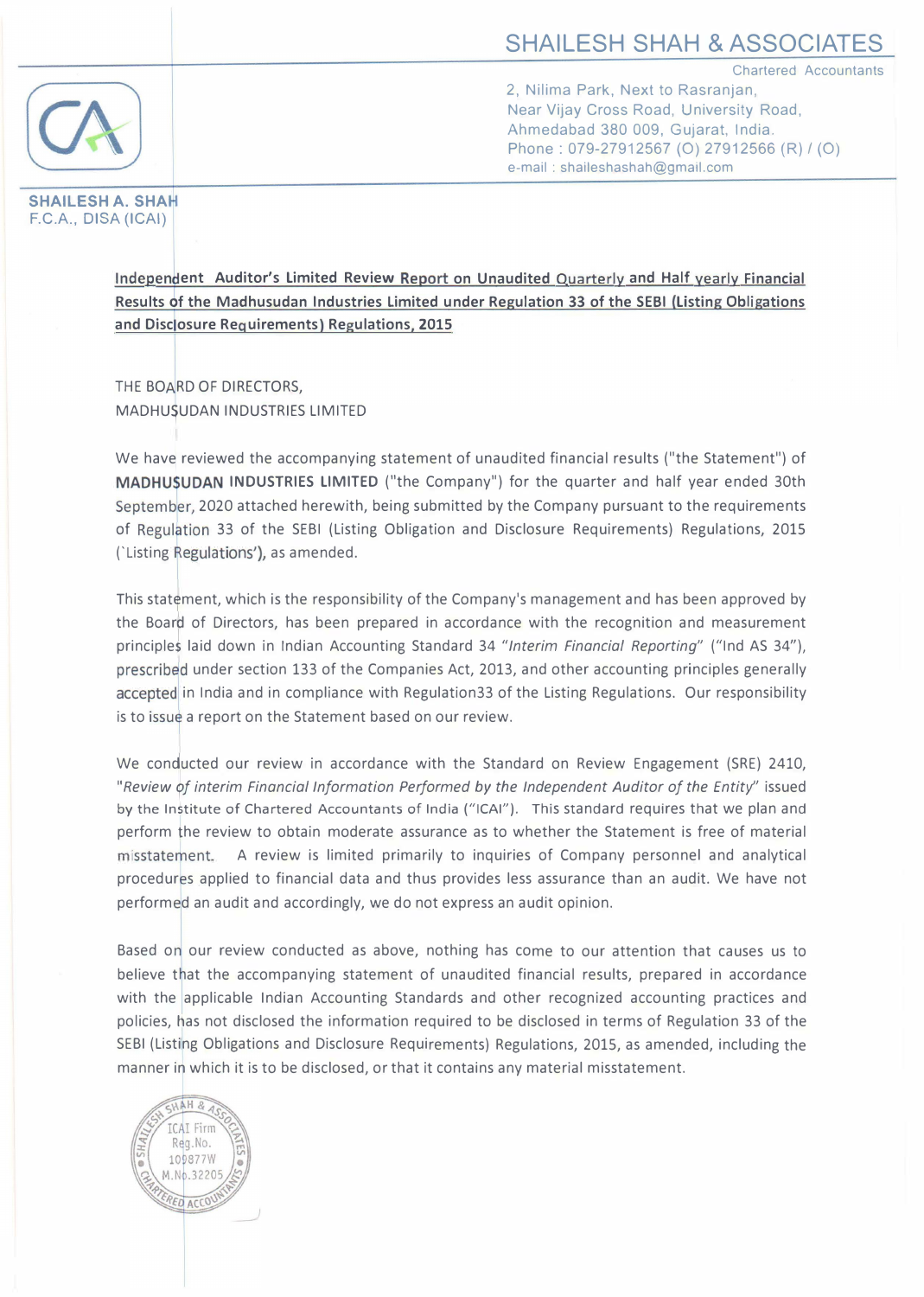Chartered Accountants

## Other Matter

We draw attention to Note No. 3 to the statement which states the impact of COVID - 19 pandemics on the operations of the company and the management assessment thereon.

Our conclusion on the statement in respect of "Other Matter" stated above is not modified.

For Shailesh Shah & Associates Chartered Accountants ICAI Firm Reg. No. 109877W

� CA. Shailesh A. Shah <sup>P</sup>roprieto<sup>r</sup> Member�hip No. 32205 UDIN: 20032205AAAABB3887



Place: Ahmedabad Date: 12<sup>th</sup> November 2020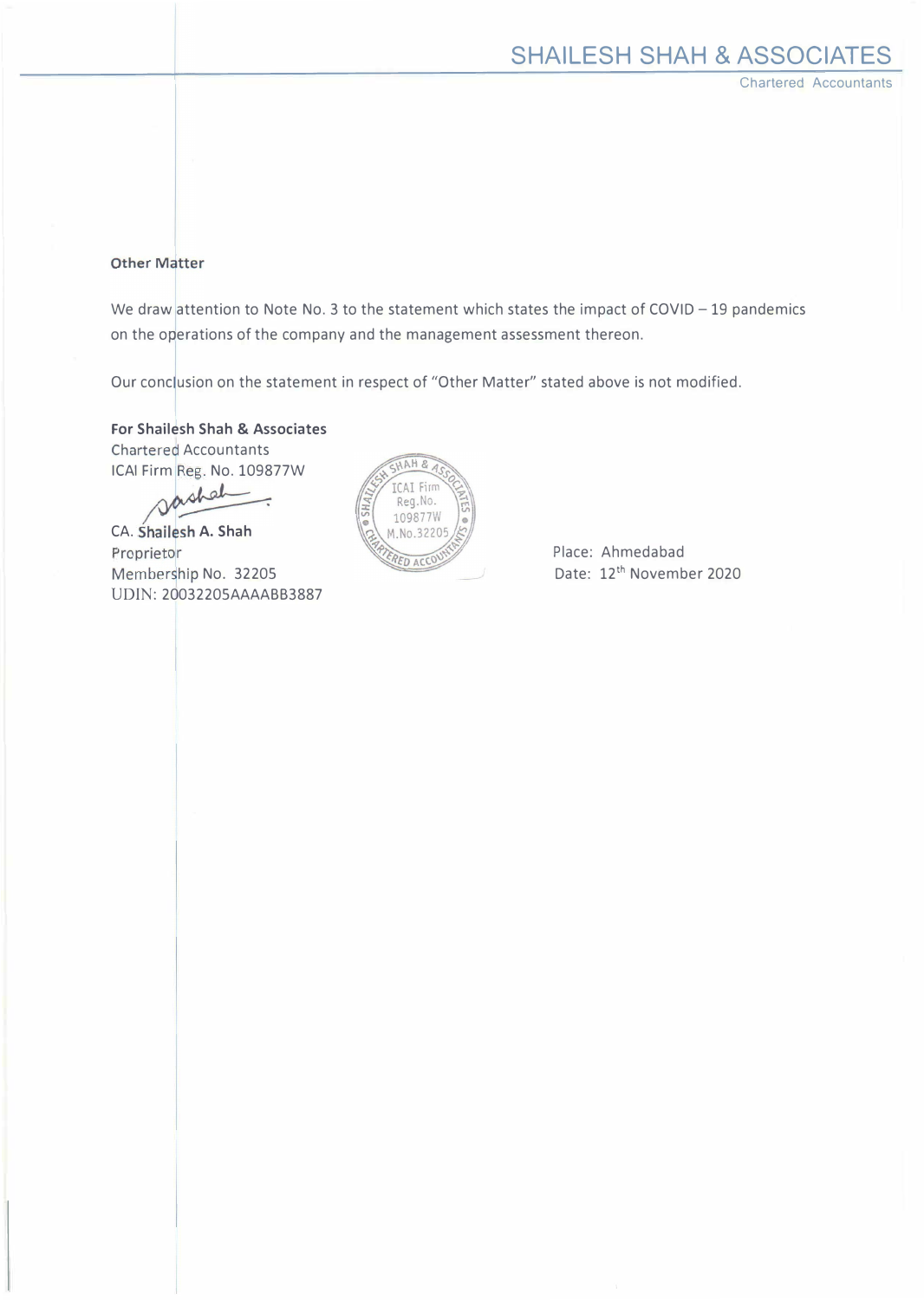Madhusudan House, Opp. Navrangpura Telephone Exchange, Ahmedabad-380 006. Tel: +91 79 26449781 Fax: +91 79 26427287 Email: madhusudan i@yahoo.in Website: www.madhusudan-india.com ClN: L29199GJ1945PLC000443



|                         | Unaudited Statement of Assets and Liabilities                                                                |                     |                     |
|-------------------------|--------------------------------------------------------------------------------------------------------------|---------------------|---------------------|
|                         |                                                                                                              |                     | (Rs. In Lakhs)      |
|                         | <b>Particulars</b>                                                                                           | As at<br>30.09.2020 | As at<br>31.03.2020 |
|                         | <b>ASSETS</b>                                                                                                | (Unaudited)         | (Audited)           |
| 1                       | Non-current assets                                                                                           |                     |                     |
|                         | a) Property, Plant and Equipment                                                                             | 206.88              | 211.89              |
|                         | b) Capital work-in-progress                                                                                  |                     |                     |
|                         | c) Investment Property                                                                                       |                     |                     |
|                         | d) Goodwill                                                                                                  |                     |                     |
|                         | e) Other Intangible assets                                                                                   |                     |                     |
|                         | f) Intangible assets under development                                                                       |                     |                     |
|                         | g) Biolgical Assets other than bearer Plants                                                                 |                     |                     |
|                         | h) Financial Assets                                                                                          |                     |                     |
|                         | i. Investments                                                                                               | 577.20              | 554.37              |
|                         | ii. Trade receivables                                                                                        |                     |                     |
|                         | iii.Loans                                                                                                    |                     |                     |
|                         | iv.Others                                                                                                    | 6.53                | 6.53                |
|                         | i) Deferred tax assets (net)                                                                                 |                     |                     |
|                         | j) Other non-current assets                                                                                  | 20.25               | 20.25               |
| $\overline{2}$          | <b>Current assets</b>                                                                                        |                     |                     |
|                         | a) Inventories                                                                                               |                     |                     |
|                         | b) Financial Assets                                                                                          |                     |                     |
|                         | i.lnvestments                                                                                                | 364.58              | 323.22              |
|                         | ii.Trade receivables                                                                                         | ÷.                  |                     |
|                         | iii. Cash and cash equivalents                                                                               | 115.06              | 41.72               |
|                         | iv. Bank balances other than iii. above                                                                      | 350.49              | 411.86              |
|                         | v. Loans                                                                                                     | 254.05              | 221.19              |
|                         | vi.Others                                                                                                    |                     |                     |
|                         | c) Current Tax Assets (Net)                                                                                  | 17.81               | 30.34               |
|                         | d) Other Current Assets                                                                                      | 35.18               | 30.03               |
|                         | <b>TOTAL ASSETS</b>                                                                                          | 1948.03             | 1851.40             |
|                         | <b>EQUITY AND LIABILITIES</b>                                                                                |                     |                     |
|                         | Equity                                                                                                       |                     |                     |
|                         | a) Equity Share capital                                                                                      | 268.75              | 268.75              |
|                         | b) Other Equity                                                                                              | 1555.32             | 1482.51             |
|                         | <b>Total Equity</b>                                                                                          | 1824.07             | 1751.26             |
|                         |                                                                                                              |                     |                     |
|                         | <b>LIABILITIES</b>                                                                                           |                     |                     |
| 1                       | <b>Non-current Liabilities</b>                                                                               |                     |                     |
|                         | a) Financial Liabilities                                                                                     |                     |                     |
|                         | i. Borrowings                                                                                                |                     |                     |
|                         | ii. Trade payables                                                                                           |                     |                     |
|                         | a) total outstanding dues of Micro enterprises and small enterprises                                         |                     |                     |
|                         | b) total outstanding dues of creditors other than micro enterprises and small                                |                     |                     |
|                         |                                                                                                              |                     |                     |
|                         | enterprises                                                                                                  |                     |                     |
|                         | iii. Other financial liabilities [other than those specified in item (b) ]                                   | 20.29               | 20.29               |
|                         | b) Provisions                                                                                                | 1.18                | 1.18                |
|                         | c) Deferred Tax Liabilities (Net)                                                                            | .71.13              | 53.09               |
|                         | d) Other non-current liabilities                                                                             |                     |                     |
| $\overline{\mathbf{c}}$ | <b>Current liabilities</b>                                                                                   |                     |                     |
|                         | a) Financial liabilities                                                                                     |                     |                     |
|                         | i. Borrowings                                                                                                |                     |                     |
|                         | ii.Trade payables                                                                                            |                     |                     |
|                         |                                                                                                              |                     |                     |
|                         | a) total outstanding dues of Micro enterprises and small enterprises                                         |                     |                     |
|                         | b)total outstanding dues of creditors other than micro enterprises and small                                 |                     |                     |
|                         | enterprises                                                                                                  |                     |                     |
|                         | iii. Other financial liabilities [other than those specified in item $(c)$ ]<br>b) Other current liabilities |                     |                     |
|                         |                                                                                                              | 1.11                | 2.08                |
|                         | c) Provisions<br>d) Current Tax Liabilities (Net)                                                            | 30.25               | 23.50               |

Place: Ahmedabad

Date: 12.11.2020 By order of the Board of Directors For, Madhusudan Industries Limited

Rajesh B. Shah Director

(DIN: 00607602)

Regd. Office : Survey No. 359/B, 359/C, 361 & 362, Rakhial, Pin - 382 315, Taluka : Dehgam, Dist.: Gandhinagar (India) Phone : (02716) 267270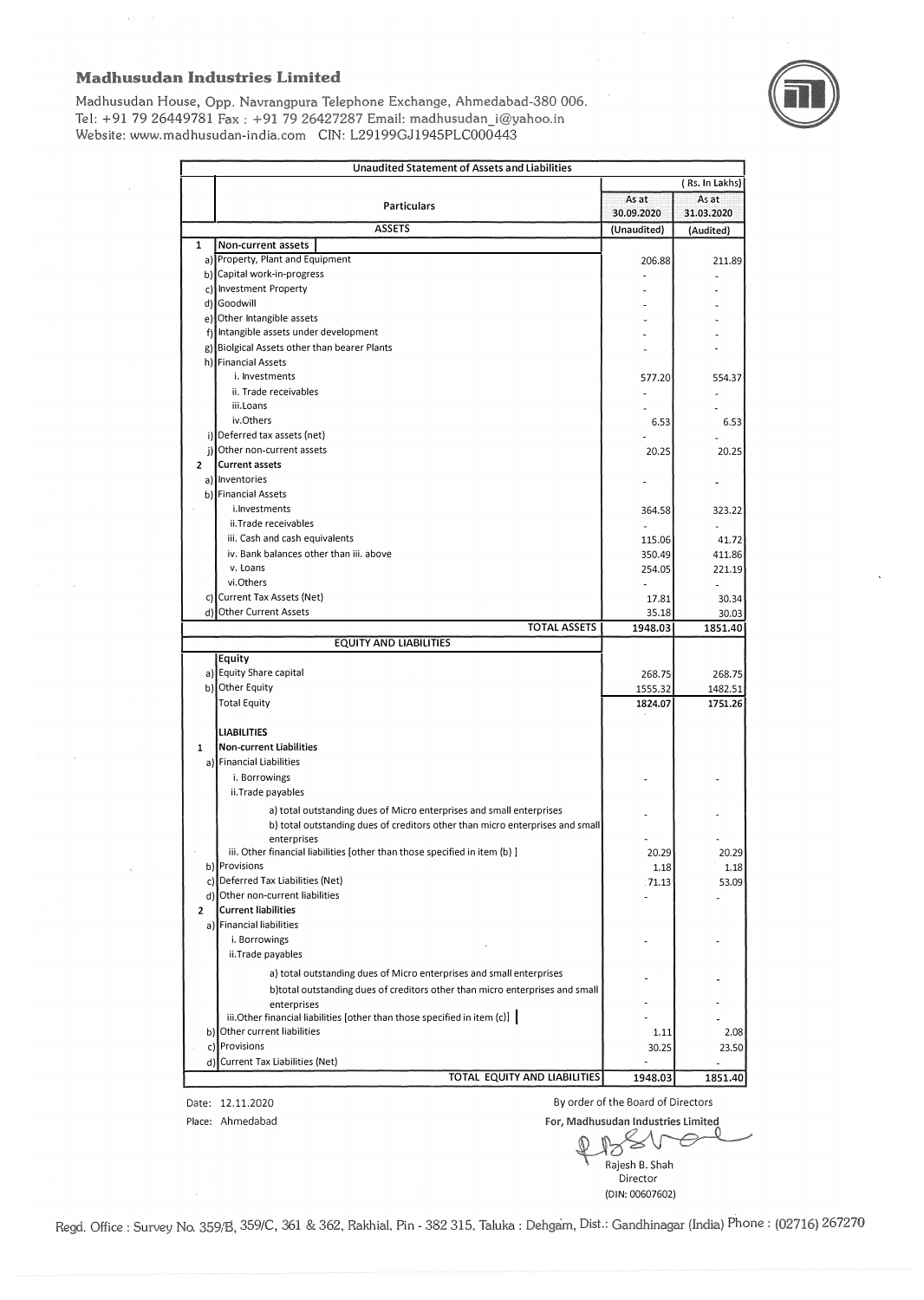

Madhusudan House, Opp. Navrangpura Telephone Exchange, Ahmedabad-380 006. Tel: +91 79 26449781 Fax : +91 79 26427287 Email: madhusudan\_i@yahoo.in Website: www.madhusudan-india. com CJN: L29199GJ1945PLC000443

#### UNAUDITED STANDALONE STATEMENT OF CASH FLOW FOR THE HALF VEAR ENDED 30.09.2020

|                                                                                             | (Rs. In Lakhs)         |                        |
|---------------------------------------------------------------------------------------------|------------------------|------------------------|
|                                                                                             | <b>Half Year ended</b> | <b>Half Year ended</b> |
|                                                                                             | 30.09.2020             | 30.09.2019             |
|                                                                                             | (Unaudited)            | (Unaudited)            |
|                                                                                             | <b>Rs</b>              | Rs                     |
| A. Cash Flow from Operating Activities                                                      |                        |                        |
| Profit before tax                                                                           | 99.94                  | (42.91)                |
| Adjusted for                                                                                |                        |                        |
| Depreciation and amortisation expense                                                       | 5.01                   | 5.44                   |
| Interest Income                                                                             | (27.21)                | (23.21)                |
| Dividend Income                                                                             | (0.22)                 | (2.62)                 |
| Amount Written Off                                                                          | (0.06)                 |                        |
| Profit on Sale of Investments                                                               | (0.57)                 |                        |
| Premium Expenses on Securities                                                              | 1.09                   | 0.05                   |
| Net Gain arising on Financial Assets measured at Fair Value through Profit and Loss (FVTPL) | (78.46)                | 67.40                  |
| Provision for Impairment in Value of Investment                                             | 12.29                  | (4.54)                 |
| (Profit) / Loss on Sale of Property, Plant & Equipment (Net)                                |                        |                        |
| Operating profit before working capital changes                                             | 11.81                  | (0.39)                 |
|                                                                                             |                        |                        |
| Adjustments for changes in working capital                                                  |                        |                        |
| Trade Receivable                                                                            |                        | 0.01                   |
| <b>Financial Assets</b>                                                                     | 28.56                  | (41.99)                |
| <b>Other Assets</b>                                                                         | (5.15)                 | (3.48)                 |
| Other Liabilities                                                                           | (1.81)                 | (10.84)                |
| Provisions                                                                                  | 6.75                   | 6.77                   |
|                                                                                             |                        |                        |
| Cash generated from Operating Activities                                                    | 40.16                  | (49.92)                |
| Direct taxes paid (Net of Refund)                                                           | 4.29                   | (5.83)                 |
| NET CASH FROM OPERATING ACTIVITIES                                                          | 44.45                  | (55.75)                |
|                                                                                             |                        |                        |
| B. Cash flow from Investing activities                                                      |                        |                        |
| Purchase of Non-Currrent Investments                                                        | $\blacksquare$         |                        |
| Sale of Non-Current Investments                                                             | 1.00                   |                        |
| Purchase of Current Investments                                                             |                        |                        |
| Sale of Current Investments                                                                 | 0.47                   |                        |
| Interest received                                                                           | 27.21                  | 23.21                  |
| Dividend received                                                                           | 0.22                   | 2.62                   |
| NET CASH USED IN INVESTING ACTIVITIES                                                       | 28.90                  | 25.83                  |
| C. Cash flow from financing activities.                                                     | $\blacksquare$         | $\overline{a}$         |
|                                                                                             |                        |                        |
| NET CHANGES IN CASH & CASH EQUIVALENTS (A+B+C)                                              | 73.35                  | (29.92)                |
| CASH & CASH EQUIVALENT - OPENING BALANCE                                                    | 41.72                  | 49.64                  |
| CASH & CASH EQUIVALENT - CLOSING BALANCE                                                    | 115.07                 | 19.72                  |
|                                                                                             |                        |                        |

Date: 12.11.2020 Place: Ahmedabad

 $\ddot{\phantom{a}}$ 

By order of the Board of Directors For, Madhusudan Industries Limited

Rajesh B. Shah Director DIN : 00607602